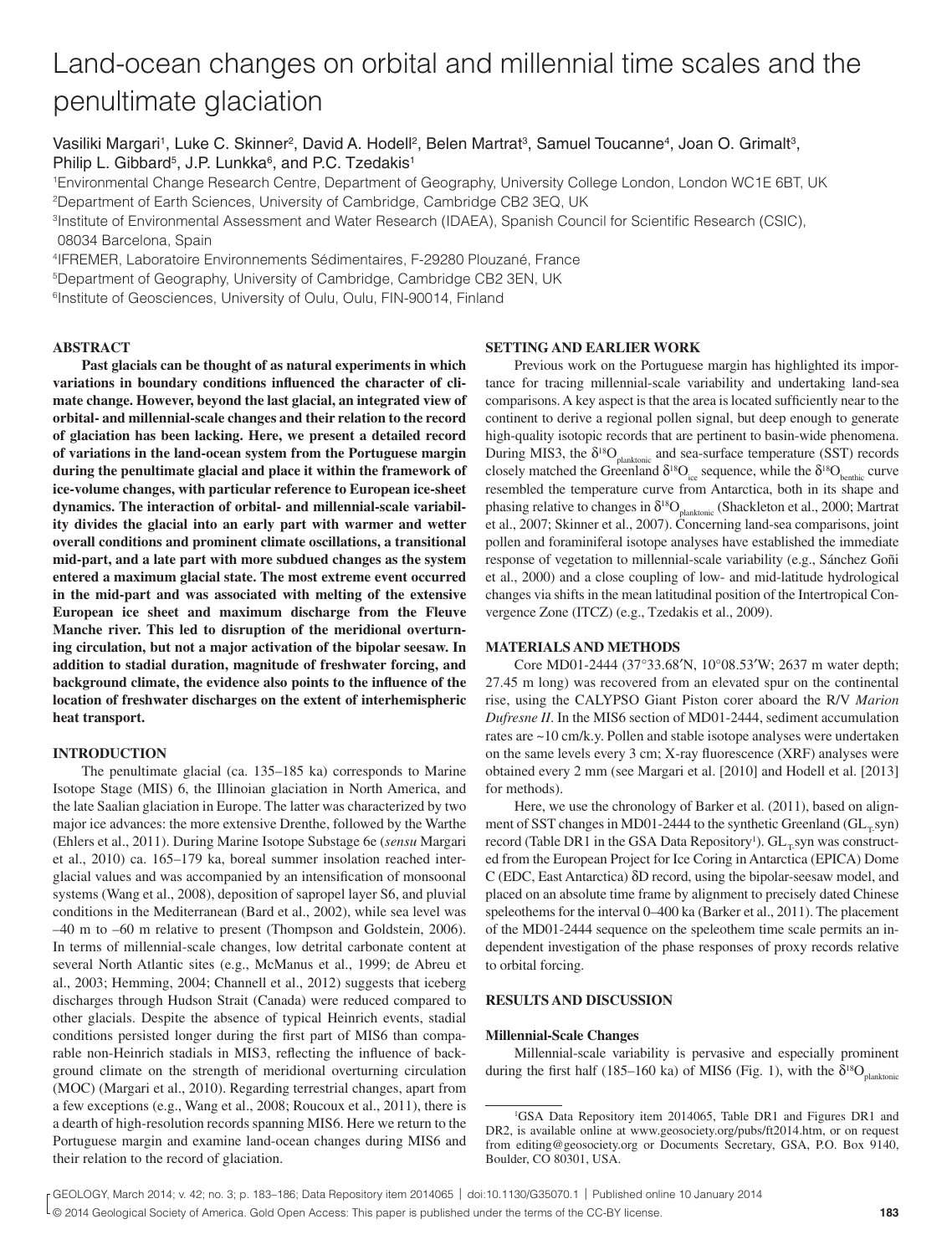

**Figure 1. Millennial-scale variations over interval 135–185 ka. A:** δ**18O composition of speleothem calcite from Sanbao Cave, China (Wang et al., 2008). B: Reconstructed** δ**18O composition of ice in Greenland**  synthetic (GL<sub>r.</sub>syn) record (Barker et al., 2011). C: Core MD01-2444 **temperate tree pollen (sum of Mediterranean and Eurosiberian taxa, excluding pioneer taxa) percentages. D: Core MD01-2444 alkenone sea-surface temperatures (SST). E: Core MD01-2444** δ**18O composition of planktonic foraminifera. F: Core MD01-2444** δ**18O composition of benthic foraminifera. G: Reconstructed** δ**D composition of ice in the European Project for Ice Coring in Antarctica (EPICA) Dome C (EDC) ice core, Antarctica (Jouzel et al., 2007), by Barker et al. (2011). All records are on the Barker et al. (2011) time scale.**

and  $\delta^{18}O_{\text{benthic}}$  records showing the same asynchronous phasing as observed during MIS3 by Shackleton et al. (2000), suggesting changes in surface and deep-water hydrography consistent with the operation of the bipolar seesaw (Margari et al., 2010). The alkenone-based SST reconstructions contain a similar number of oscillations (Martrat et al., 2007), but the overall profile shows relatively small and short-lived SST falls from a baseline of ~15 °C, except for a large decrease at ca. 157–154 ka. For most of MIS6 (until ca. 145 ka), variations in temperate tree pollen percentages (Fig. 1) closely mirror the  $\delta^{18}O_{\text{plankonic}}$  record, suggesting the synchronous response of vegetation to North Atlantic millennial-scale variability (Margari et al., 2010). During interstadials, arboreal populations (composed primarily of deciduous *Quercus*) expanded, while Mediterranean vegetation communities (mainly evergreen *Quercus*) were present in smaller abundance. During stadials, steppe communities (*Artemisia*, Chenopodiaceae, and *Ephedra*) were the dominant vegetation type (Fig. DR1 in the Data Repository).

The structure of millennial-scale oscillations in MD01-2444 during MIS6e is similar to that seen in speleothems from France and China (Wainer et al., 2013; Wang et al., 2008), suggesting coherent hemispheric changes in climate, as already observed in MIS3. Considering the entire MIS6 interval, we note that the temperate tree pollen record matches the Greenland  $GL<sub>r</sub>$  syn curve of Barker et al. (2011) more closely than the  $\delta^{18}O_{\text{planktonic}}$  and the alkenone SST records do. This may arise from the way the three proxies each record a differently biased or convolved measure of local conditions and how these relate to the bipolar seesaw, which is the basis of the  $GL<sub>r</sub>$ syn curve. The fact that vegetation and hydrological changes associated with millennial-scale shifts in the ITCZ (Tzedakis et al., 2009) closely track the  $GL<sub>r</sub>$ syn record therefore suggests that these processes are more tightly linked to the bipolar seesaw.

# **Orbital-Scale Changes**

Hodell et al. (2013) have shown that variations in sediment composition in MD01-2444 contain strong precessional power, with the ratio of biogenic (Ca) to detrital (Ti) sediments lagging precession minima by ~7 k.y. (Fig. 2). On orbital time scales, Ca/Ti minima in this area reflect dilution of carbonate accumulation by increased clay flux, while on millennial time scales, Ca/Ti minima correspond to cold events, reflecting decreases in carbonate productivity (Hodell et al., 2013) and/ or increased detrital sedimentation (Lebreiro et al., 2009). In terms of vegetation changes, while variations in temperate tree populations are dominated by millennial-scale variability, other taxon-specific responses show a clear precessional cyclicity superimposed on millennial oscillations. Most striking is the Ericaceae (heathland) curve with three major expansions coinciding with perihelion passage in winter (Fig. 2). The expansion of Ericaceae during intervals of minimum boreal summer insolation and reduced seasonality reflects reduced summer aridity and greater annual moisture availability (Margari et al., 2007; Fletcher and Sánchez Goñi, 2008), associated with the southernmost latitudinal summer position of the ITCZ. The Ericaceae percentages closely co-vary with changes in the Ca/Ti record, which may point to a causal mechanism whereby expanded vegetation cover during times of moisture availability prevented increased erosion and discharge of detrital material by the Tagus River. Alternatively, the Ca/Ti and Ericaceae signals may represent independent but synchronous responses to climate forcing.



**Figure 2. Orbital-scale variations over interval 135–185 ka. A: 21 June insolation for 65°N (Berger, 1978). B: Core MD01-2444 Ca/Ti ratio. C: Core MD01-2444 Ericaceae pollen percentages. Shaded intervals denote perihelion passage in winter.**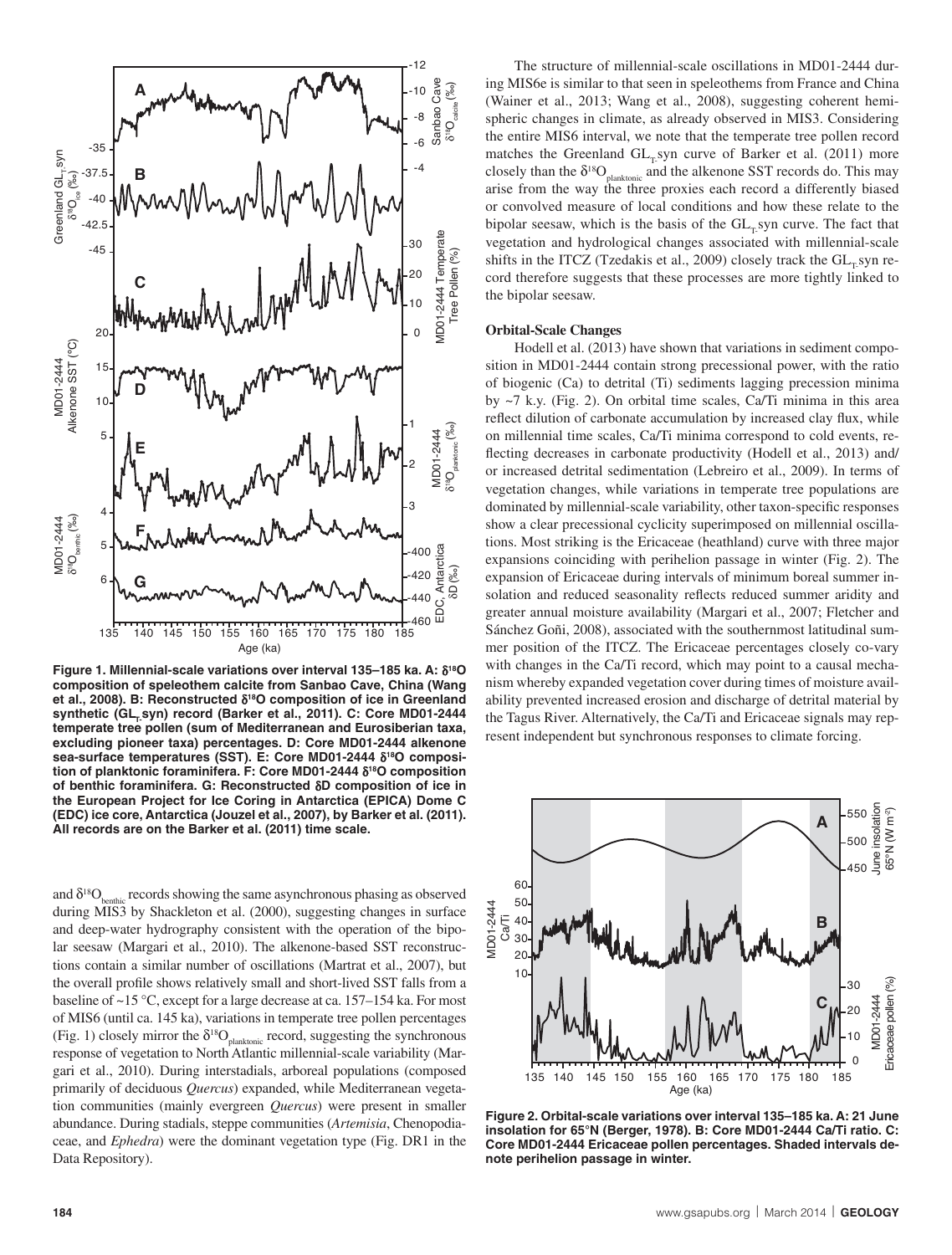## **Integration with the Record of Glaciation**

Global sea-level reconstructions (Thompson and Goldstein, 2006; Elderfield et al., 2012) indicate a sea-level fall after ca. 163 ka, likely associated with a rapid advance of the Drenthe ice sheet to its maximum extent (Fig. 3). This was followed by ice-sheet melting under increasing summer insolation and a sea-level rise at ca. 157 ka. The most extreme conditions occurred at ca. 157–154 ka, characterized by coldest SSTs, minimum  $\delta^{13}C_{\text{benthic}}$  values, and a collapse of moisture-requiring temperate tree and Ericaceae populations (Fig. 3). This event appears coeval with large seasonal discharges of the Fleuve Manche river (Channel River), indicated by thick laminated facies and peaks in freshwater algae in the Bay of Biscay (Eynaud et al., 2007), originating from the rapid wasting of the Drenthe ice sheet (Toucanne et al., 2009). The correlation is also supported by maximum values in the relative proportion of tetra-unsaturated alkenones ( $C_{37.4}\%$ ) in MD01-2444, which could reflect the advection of cold surface water to the Portuguese margin (Martrat et al., 2007). However, this mid-MIS6 event (Fig. 1) is accompanied by only subdued asymmetric phasing in planktonic-benthic  $\delta^{18}$ O and a particularly slow warming in Antarctica, suggesting a weak impact on interhemispheric heat transport, despite its stadial duration (3 k.y.) in the North Atlantic (cf. EPICA Community Members, 2006). An analogy has been drawn with another episode of strong Fleuve Manche discharge during Heinrich Stadial (HS) 1 (ca. 17 ka) (Toucanne et al., 2009), but HS1 was characterized by Hudson Strait–derived detrital carbonate (e.g., Hemming, 2004) and was coeval with warming in Antarctica. Earlier (but less extreme) Fleuve Manche discharges at ca. 270 and ca. 340 ka (Toucanne et al., 2009) were also associated with Hudson Strait discharges (Channell et al., 2012) and warming in Antarctica (Jouzel et al., 2012). By contrast, the absence of detrital carbonate in North Atlantic sediments during the mid-MIS6 event (Channell et al., 2012) points to reduced Hudson Strait discharges. The lack of major bipolar-seesaw activity at that time could therefore be related to the origin of freshwater discharge into the North Atlantic, which may have been predominantly European.

No major interstadial warming is indicated by the pollen and planktonic  $\delta^{18}$ O records of MD01-2444 during the small summer insolation maximum at 151 ka, and this is in concert with the lack of organic deposits and absence of paleosols in northern Europe during the interval between the Drenthe and the Warthe Stadials (Ehlers et al., 2011). After ca. 150 ka, eustatic sea-level records and glacial geological evidence suggest that ice sheets expanded, with global ice volume reaching its maximum extent toward the end of MIS6, reflecting the growth of the late Illinoian ice sheet in North America (e.g., Curry et al., 2011; Syverson and Colgan, 2011). In Europe, the Warthe I and II ice advances were less extensive than the Drenthe (Ehlers et al., 2011), but that may have been compensated for by ice expansion in Russia and Siberia (e.g., Astakhov, 2004). Compared to the last glacial maximum, late MIS6 was characterized by overall larger ice sheets, supporting the view that the strongest glacials occur when the system skips a small insolation maximum, with limited ice loss, and continues its trajectory toward increasingly colder conditions (Raymo, 1997; Paillard, 2001).

#### **EMERGING PATTERNS**

Taken together, the records of changes in the land-ocean system from the Portuguese margin form a coherent framework with the evidence of ice-volume variations during MIS6. On the basis of the amplitude of millennial-scale variability, the penultimate glacial may be divided into three parts: (1) early (185–160 ka), with prominent oscillations in foraminiferal isotope and tree pollen values; (2) transitional (160–150 ka); and (3) late (150–135 ka), with subdued benthic  $\delta^{18}$ O and  $\delta^{13}$ C and Antarctic δD variations (but with excursions in surface ocean conditions, perhaps associated with Warthe ice movements), and minimum temperate tree pollen values. This is consistent with the observation that mean climate state modulates the amplitude of millennial-scale variability (e.g., McManus



**Figure 3. Land-ocean changes from Portuguese margin within framework of ice-volume variations during penultimate glacial. A: 21 June insolation for 65°N (Berger, 1978). B: Schematic ice extent in northwestern Europe. C: Sea-level determinations from corals (Thompson and Goldstein, 2006) (diamonds) and deconvolved** δ**18O**  of seawater of Ocean Drilling Program (ODP) Site 1123 (Elderfield et **al., 2012) (continuous curve). D: Concentration of freshwater alga**  *Pediastrum* **and number of laminations per centimeter in core MD03- 2692 in the Bay of Biscay (Eynaud et al., 2007; Toucanne et al., 2009). E: Core MD01-2444 relative proportion of tetra-unsaturated alkenone (C37:4%). F: Core MD01-2444** δ**13C composition of epifaunal benthic foraminifer** *Cibicides wuellestorfi***. G: Core MD01-2444 alkenone seasurface temperatures (SST). H: Core MD01-2444 combined temperate tree and Ericaceae pollen percentages. Time scale of MD03-2692 based on alignment of its** *Neogloboquadrina pachyderma* **(s) abundance record to the alkenone SST curve of core MD01-2444 (see Fig. DR2 [see footnote 1]).**

et al. 1999; Tzedakis, 2005; Barker et al., 2011). More specifically, the overall warmer and wetter conditions of early MIS6 associated with the strong boreal summer insolation maximum at 175 ka, combined with excess ice of –40 m to –60 m sea-level equivalent, were marked by accentuated millennial-scale variability and activation of the bipolar seesaw. By contrast, the character of changes after 150 ka is consistent with a reduction of millennial-scale variability as climate approached a more stable maximum glacial state, which culminated into one of the largest Quaternary glaciations. However, the muted bipolar-seesaw variability during the mid-MIS6 event was not related to an extreme glacial state, as relative sea level (–35 to –65 m) was within the millennial climate instability window. We suggest that in addition to North Atlantic stadial duration